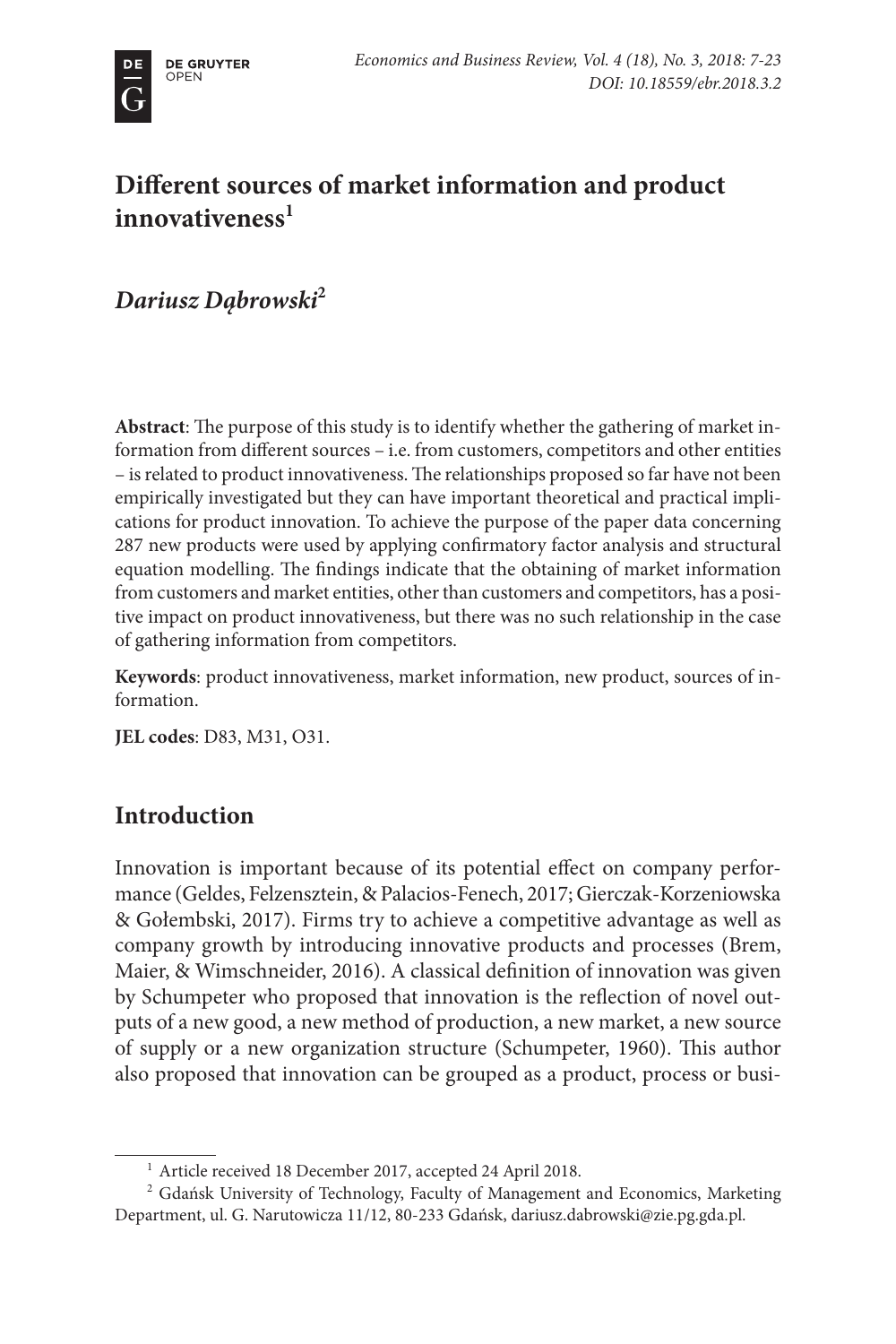ness model innovation. All these categories are equally important for a firm, although in this paper we focus on product innovation.

Product innovations are new products, including new services, introduced by companies to the market in order to satisfy their customers' needs in a more effective way (Chang, Bai, & Li, 2015; Geldes et al., 2017). These innovations can be either technology or market driven. This means that new products can offer new benefits for users by applying new technologies or by applying new solutions proposed by market entities – e.g. customers. Product innovations are important for companies because they can be seen as the critical outcomes of an organization that are observable externally (Chang et al., 2015). They are associated with the differentiation strategy employed by a company to achieve a competitive advantage that is eventually reflected in additional sales and growth. Product innovations are targeted at customers and should satisfy their wants and needs; therefore they require market knowledge and communication with customers during their development. However product innovations differ in terms of their innovativeness. New products bring varying degrees of novelty to the market and empirical research has shown that product innovativeness is related to commercial performance (Bao, Sheng, & Zhou, 2012). Therefore looking for the drivers of product innovativeness is an important issue because these drivers can be transmitted to the product's commercial performance through product innovativeness.

This work is concerned with obtaining market information and its impact on product innovativeness. Gathering information during new product development (NPD) is a critical task for several reasons. Firstly, a new product is targeted at customers who are its intended buyers and users; hence, opinion and feedback from them is important before a new product is introduced to the market. Secondly, a new product will face a certain amount of competition from products in the same category or even from substitutes; therefore, present and potential rivals should be recognized and analyzed. Thirdly, the overall market situation, with regard to market size and its growth or potential, should be foreseen, because market characteristics will determine the new product's life cycle. Therefore acquiring market information and being market oriented in NPD is reflected in new product innovativeness (Joshi, 2016; Kim & Atuahene-Gima, 2010).

The extant studies that investigated the impact of acquiring market information on product innovativeness are mixed. On the one hand it was demonstrated that there was no relationship between gathering information and the novelty of a product (Moorman, 1995), but on the other a positive link was found (Hultink, Talke, Griffin, & Veldhuizen, 2011; H. M. T. Tsai, 2008). These inconsistencies may be the result of the different sources used to acquire information. So far the relationship between gathering market information from different sources and product innovativeness has not been empirically tested and this work addresses this research gap. Therefore the following research ques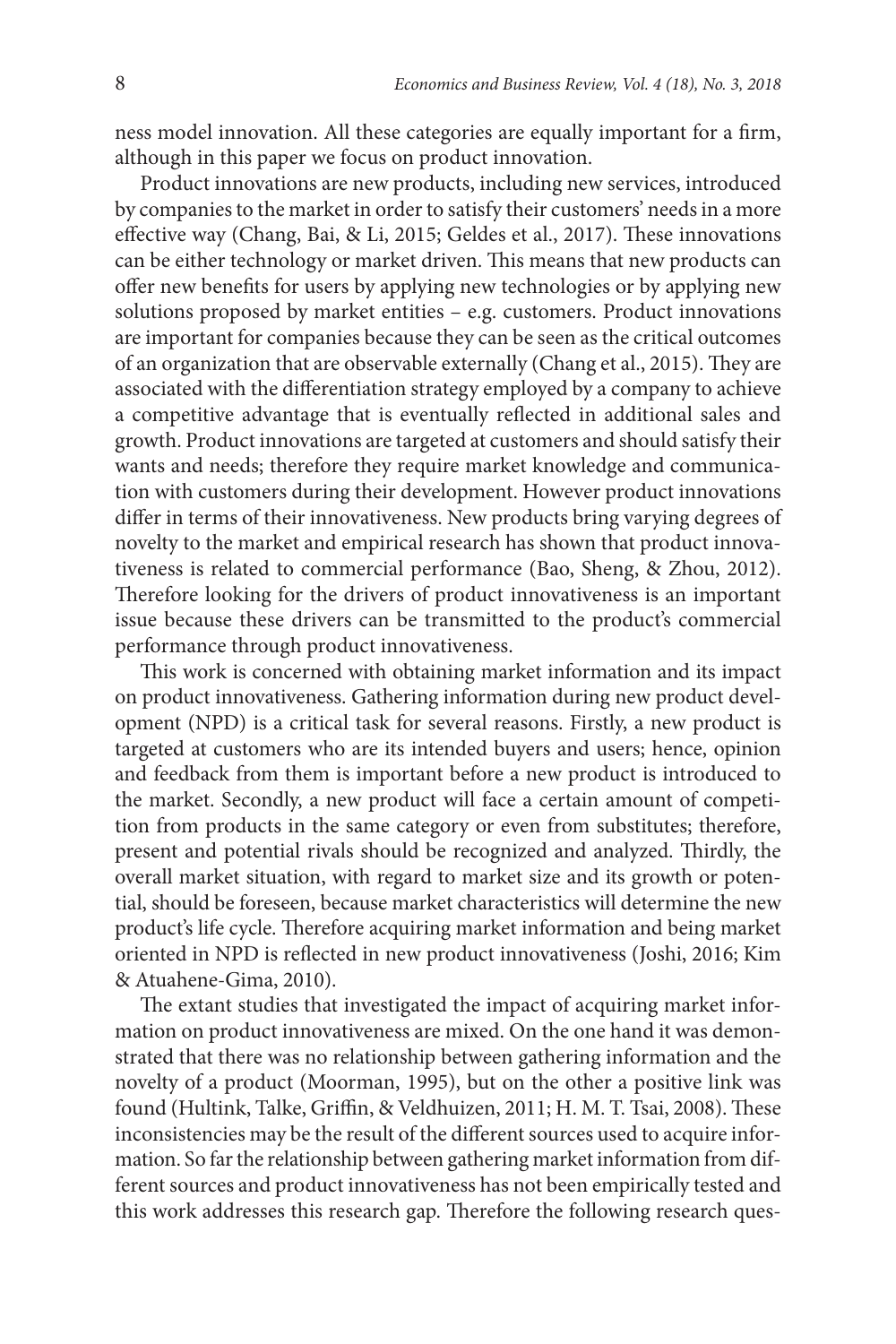tion is posed: is obtaining market information from different sources related to product innovativeness? Consequently the purpose of this work is to identify whether gathering market information from different sources is related to product innovativeness. This problem is significant because such knowledge will allow, at least to a certain extent, new product innovativeness to be controlled. As the latter is related to a new product's commercial performance the company would be better equipped to predict market outcomes.

Three different sources are distinguished when acquiring market information, namely: gathering this information from customers, from competitors and from market entities other than customers and competitors. In this way a contribution is made to the present knowledge since extant studies have used an overall construct: i.e. obtaining market information without differentiating gathering market information from various sources when investigating the link between product innovativeness and acquiring market information (Hultink et al., 2011; H. M. T. Tsai, 2008).

The choice of having customers and competitors as separate groups is supported by the concept of market orientation proposed by Narver and Slater (1990) who distinguished between customer and competitor orientations. These two market entities are crucial in the market environment. As it is not intended to complicate the model, other market partners, such as suppliers, commercial intermediaries, industrial institutions and independent experts are considered as a single but heterogeneous group.

This study is focused on high-tech and medium high-tech companies (Hatzichronoglou, 1997) because of their fairly extensive involvement in NPD. Furthermore these industries, in comparison to other groups of firms, face faster technological and market changes. The latter forces high-tech and medium high-tech companies to monitor their markets and gather feedback. Furthermore the concentration is on firms of medium and large size (employing more than 49 people) because such firms are engaged to a higher extent in NPD and gathering market information in comparison with small ones.

The novelty of this work is twofold. Firstly, the research gap of the lack of knowledge regarding the relationship between gathering market information from different sources and product innovativeness in the context of high-tech and medium high-tech companies will be filled. Secondly, the literature on NPD is dominated by studies from US and Western European countries. This work provides evidence from a Central European country.

This paper is organized as follows. It starts by defining terms, providing the theoretical background and developing hypotheses regarding the relationship between gathering market information from different sources and new product innovativeness. Then the methodological aspects of our work, including samples and measures is discussed. Finally, the results of the reliability and validity estimation, of the testing of the model and its implications for theory and practice as well as future research are presented.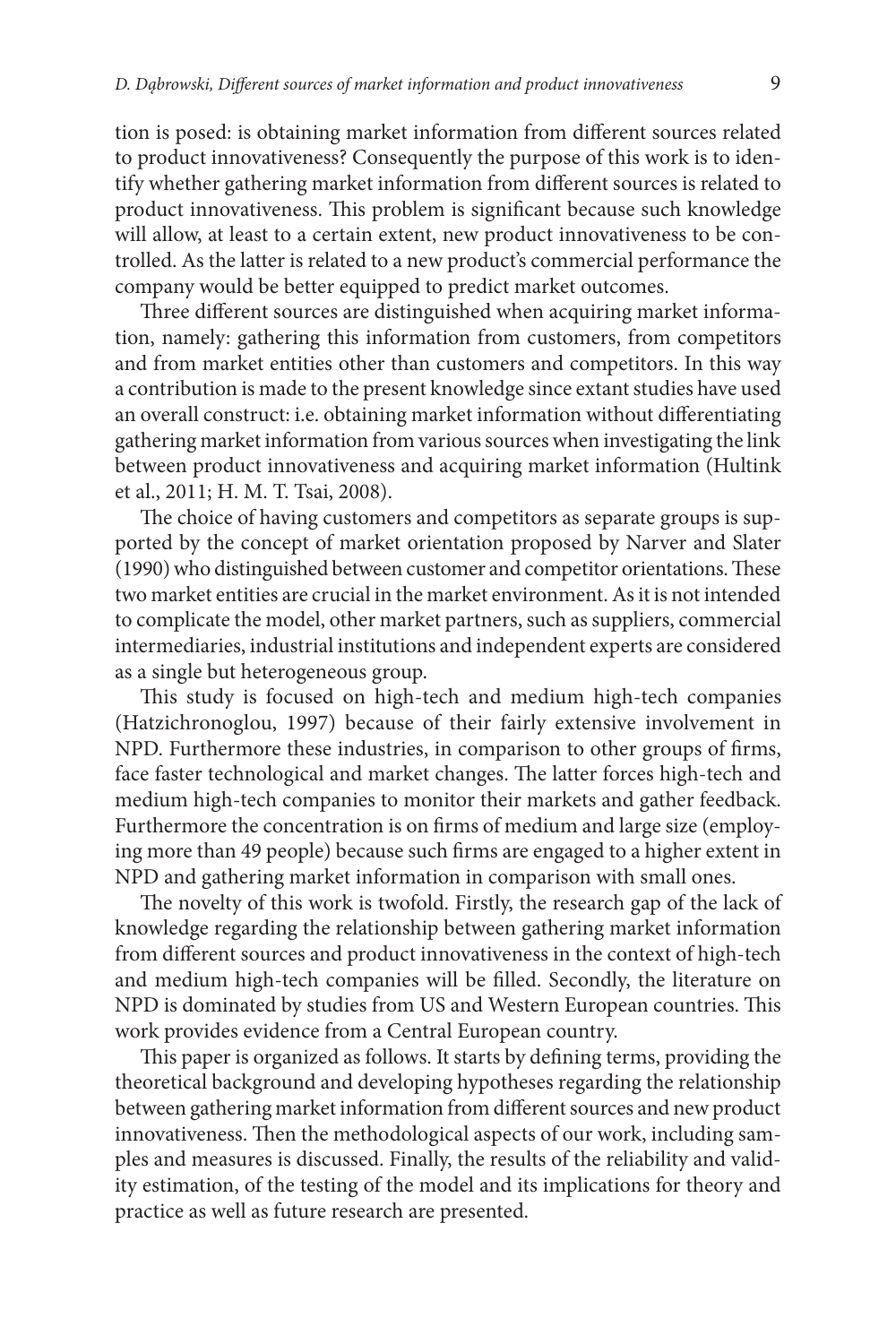## **1. Theoretical background and hypotheses development**

Product innovativeness refers to the degree of 'novelty' manifested by a product. However the term 'product innovativeness' should be clarified because a product can be new, either to the world or to the industry/market, or to the firm (Garcia & Calantone, 2002). Many studies conceptualize this term with regard to the market (Bao et al., 2012; Fang, 2008) because the most important verification of a new product is its market acceptance. Organizations develop and introduce new products in order to satisfy their customers' needs in a more effective way and thereby gain a competitive advantage as well as increased profit. Therefore product novelty to the customers is the most critical issue. This approach is adopted and defines product innovativeness as the degree to which a new product is new to the industry or market.

The dependence of product innovativeness on obtaining market information can be drawn from the resource-based view (RBV) theory of the firm. The theory assumes that firms can be regarded as bundles of resources that are heterogeneously distributed among them, creating resource differences across companies and this situation persists over a certain period of time. The fundamental principle of the theory states that if a firm has valuable, rare, inimitable and non-substitutable resources, then it is able to achieve a competitive advantage and outcomes over time by configuring its resources in a unique way (Barney, 1991). Wade and Hulland (2004) define resources as assets (i.e. anything that can be used in the company's processes, e.g. machinery, information) and capabilities (i.e. patterns of actions applied to transform assets into products, e.g. skills, new product development processes). The latter includes so-called dynamic capabilities that enable a firm to deploy its tangible and intangible resources to achieve alignment with the changing organizational environment (Teece, Pisano, & Shuen, 1997). According to this theory product innovativeness can be regarded as an outcome of innovation (K.-H. Tsai, Hsieh, & Hultink, 2011) and obtaining market information from a given source in NPD may be perceived as a specific dynamic capability. This capability enables a firm to maintain alignment with the current market situation by developing innovative products (Teece et al., 1997). Therefore gathering market information during NPD is likely to influence new product innovativeness.

Customers are a very important source of information for NPD because the potential new product is intended to be bought and used by them. The product is primarily created to satisfy the customers' needs and desires; therefore, knowledge about their requirements is crucial. New product development literature indicates that the voice of the customer should be taken into account at each stage of the NPD process to create competitive product innovation (Drejeriene & Drejeris, 2017; Kahn, Barczak, Nicholas, Ledwith, & Perks, 2012). Customers can serve as a source of new ideas and product improvement that can be implemented in the process of NPD, thereby enhancing product innovativeness (De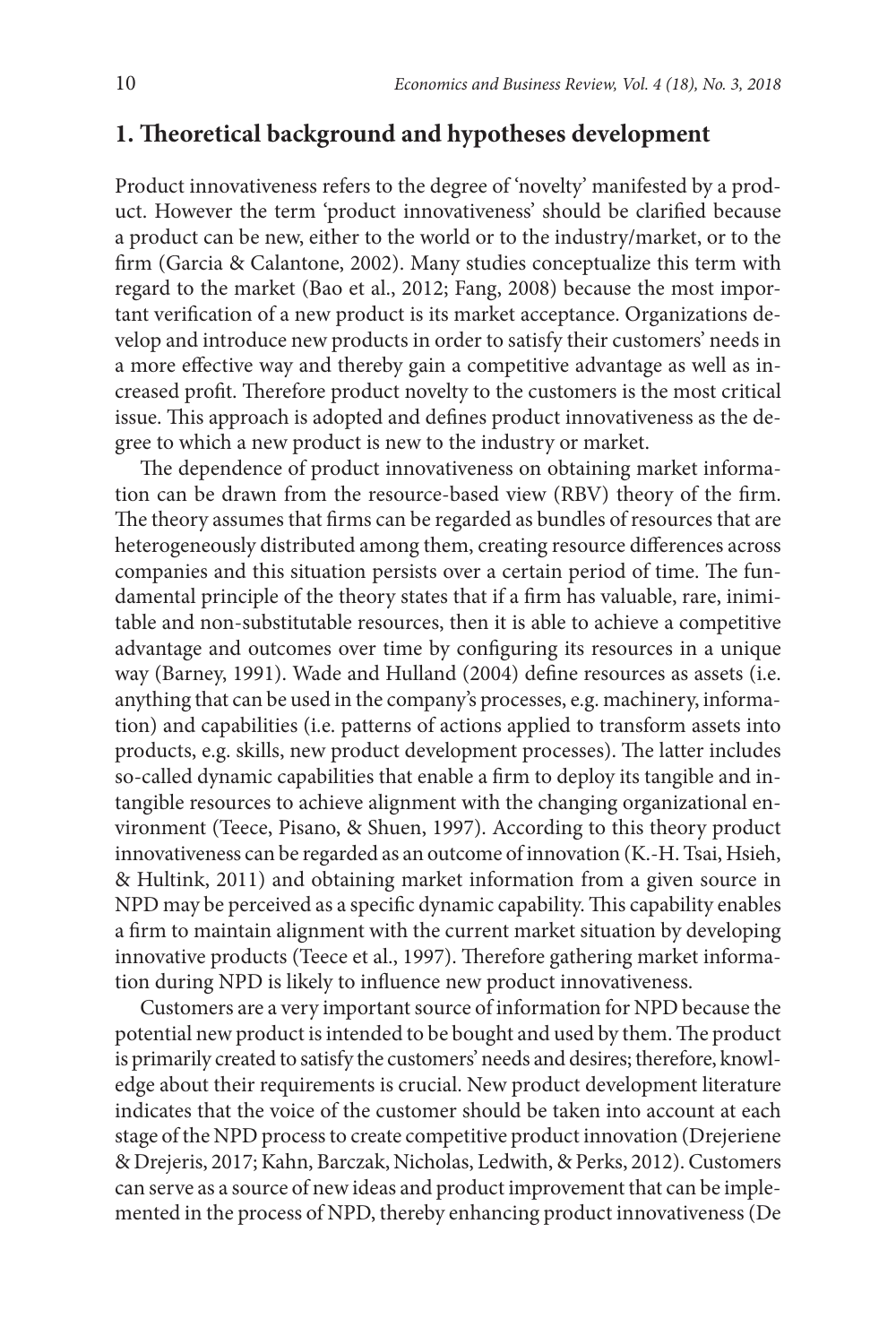Luca & Atuahene-Gima, 2007; Joshi, 2016). Therefore providing information from customers during several stages of the NPD project can be considered as a dynamic capability according to RBV theory. It has been noticed that a customer-orientated firm tends to improve product innovativeness (Gatignon & Xuereb, 1997; Han, Namwoon, & Srivastava, 1998). However an observation has also been made that product innovativeness can be limited by listening too closely to customers due to their limited knowledge of the market and technology (Joshi, 2016). This paper posits that, in general, information from customers will positively influence product innovativeness because suggestions given by customers may be consciously selected to increase product novelty. Thus:

**Hypothesis 1:** Obtaining market information from customers is positively related to product innovativeness.

Another source of market information during the development of a new product, are competitors. Other companies that offer products that satisfy the same need as the new product create a certain frame of reference. It is common practice within NPD to study competitors' products and their solutions because this can lead to creative ideas (Im & Workman, 2004). Furthermore information about the present and planned campaigns of rival enterprises is beneficial and this may include their product strategies, processes and promotional activities (Rakthin, Calantone, & Wang, 2016). To monitor competitors allows a firm to develop a product innovation that is ahead of their competitors' offers (Han et al., 1998). Market information can be directly obtained from competitors by several means, for example, by buying their products, observing their behavior, direct contact (at fairs or during personal meetings), accessing their web-sides or even occasional cooperation. Gathering market information from competitors can be seen as another specific, dynamic capability of a firm. Furthermore such an activity is an expression of the competitor orientation of a firm. It has been shown that competitor orientation is positively related to new product novelty (Im & Workman, 2004). Therefore the acquiring of market information from competitors can stimulate innovative solutions and further it can be stated that:

**Hypothesis 2:** Obtaining market information from competitors is positively related to product innovativeness.

During NPD companies try to enhance their market knowledge; therefore, they look for information from different sources. Apart from customers and competitors other market entities may also serve as sources of market information (Bao et al., 2012). Kyriakopoulos (2011) argues that external sources generate more novel information than internal ones and market information from the former tends to exhibit diversity and a fresh perspective (Moorman,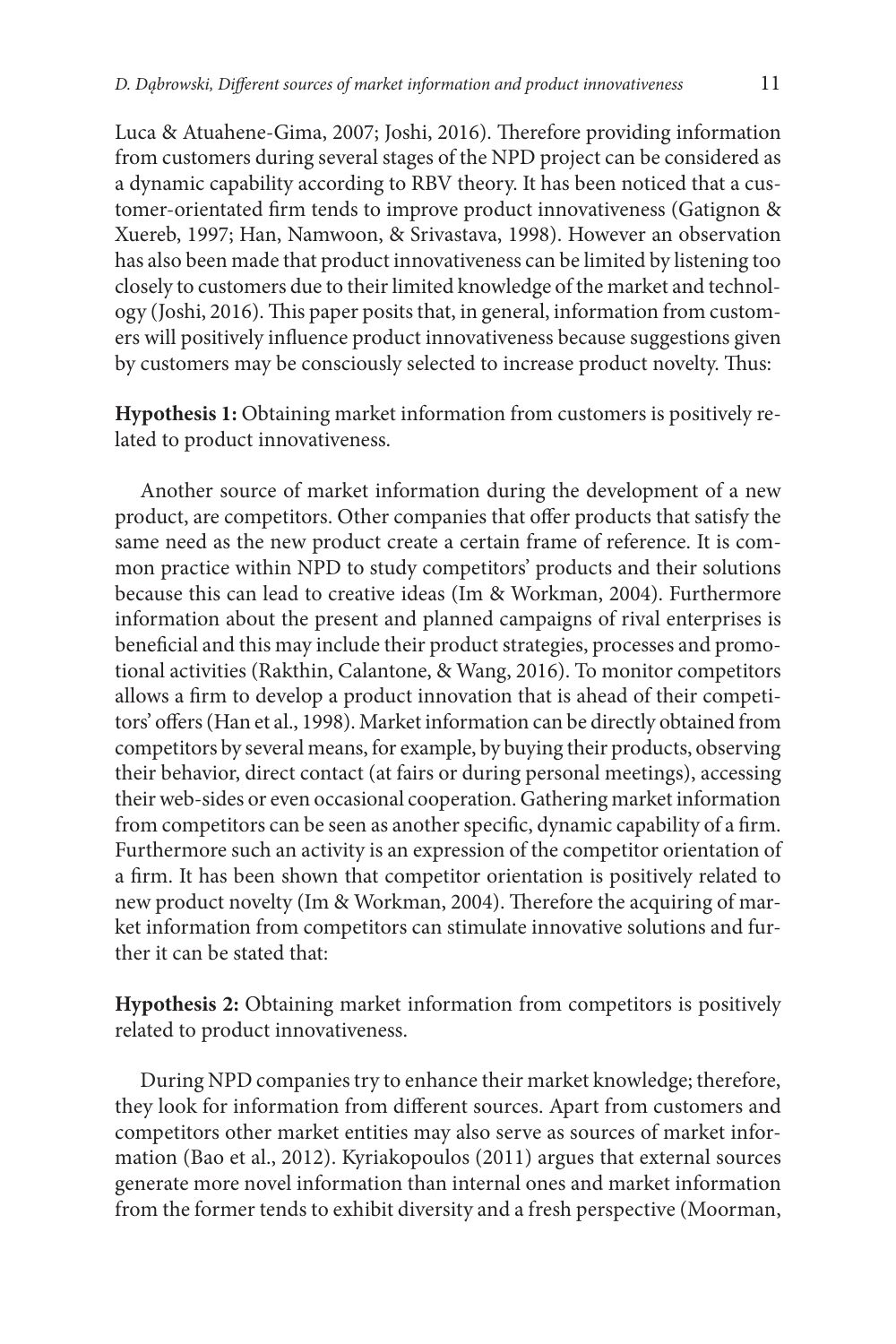1995). External sources, other than customers and competitors include, for instance, distribution channel partners, suppliers, independent and industry organizations and experts. For example commercial intermediaries that distribute products are in touch with producers and customers. They may be in possession of some specific and valuable knowledge about the current market situation and upcoming trends. Suppliers are another type of entity that can accumulate market knowledge because they cooperate with different producers (Zhang & Yang, 2016). Frequently their clients are companies which offer products in the same category. In general new product literature suggests that contact with external parties promotes novel thinking (Moorman, 1995). Hence it is assumed that acquiring information from market sources, other than customers and competitors, can enhance product innovativeness. Therefore:

**Hypothesis 3:** Obtaining market information from market entities other than customers or competitors (e.g. intermediaries, suppliers, industry institutions) is positively related to product innovativeness.

# **2. Methodology**

### **2.1. Sample and data collection**

A cross-sectional study, in the form of a traditional mail survey, from November 2013 to March 2014 was conducted. The general content of the study concerned sources of market information and the outcomes of new products. In this work results related to the purpose of this paper are presented and are therefore concentrated on the relationships between gathering market information from different sources and product innovativeness.

The target population consisted of medium high-tech and high-tech Polish firms with more than 49 full-time employees. To identify companies included in this group the OECD classification of industries, according to R&D intensity was used (OECD, 2013). According to this classification high-tech companies were from industries such as aerospace, computers and electronics, pharmaceutical; and the medium high-tech companies were from electrical industrial machinery, automotive, medical appliances, chemical and other industries. A sampling frame of these companies was obtained from the HBI (Hoppenstedt Bonnier Information) database, one of the directories of Polish companies. The sampling frame included 1,813 units, and 792 firms from this were selected, due to budget constraints. Simple random method, with use of RND procedure in Excel was applied, to obtain a list of 792 companies. Subsequently these firms were requested to take part in our study. Five requests were not delivered and two refusals were received because of their company's policy of not participat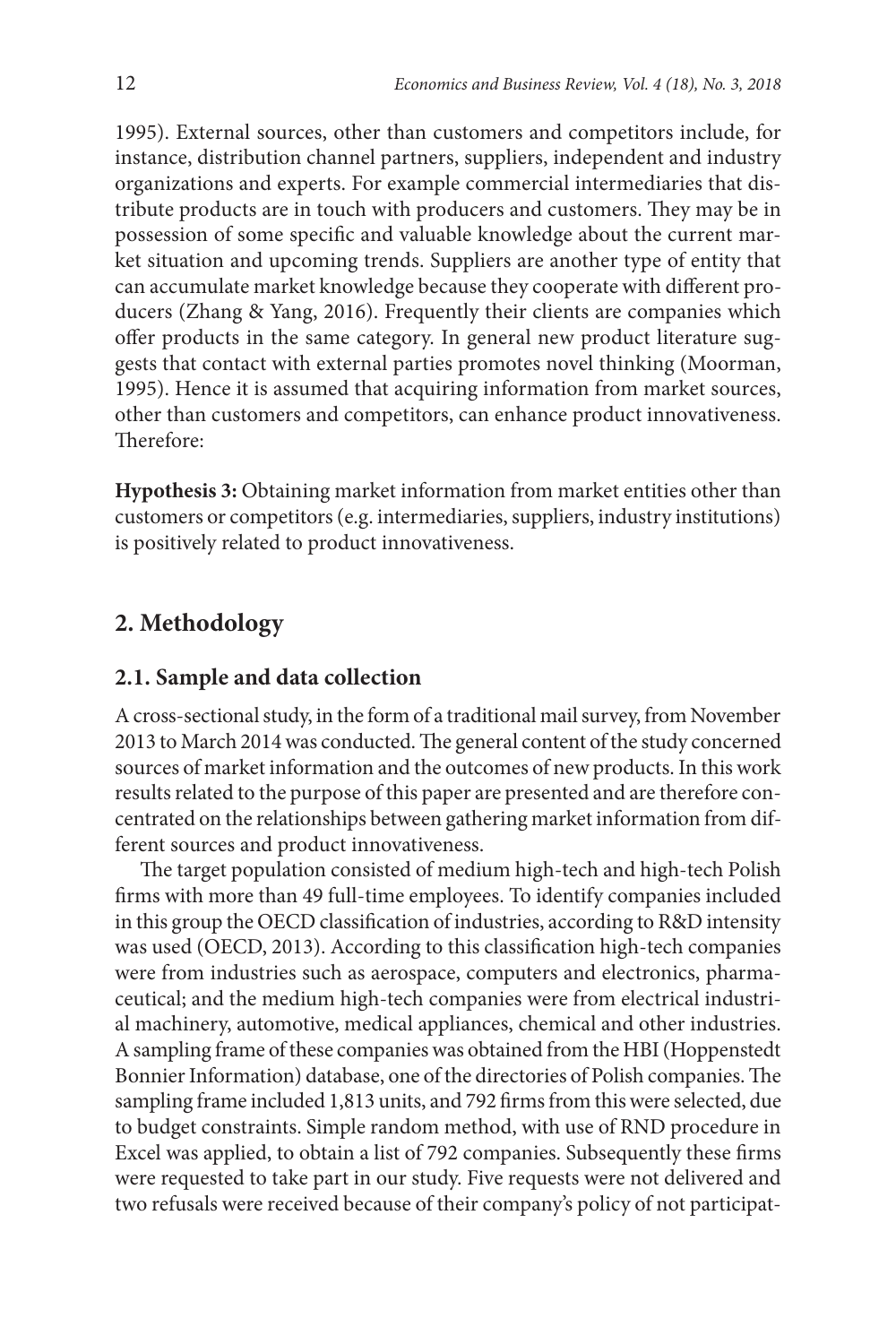ing in surveys. A total of 165 companies participated in the survey; hence the response rate was about 21%.

When obtaining data a method that relies on researching unsuccessful and successful new products was applied, because product innovativeness is related to new product success. The method is quite often used in new product development studies (Dabrowski, 2008; Millson, 2015) because it allows an increase in the variance of our focal endogenous variable – i.e. new product innovativeness.

In each firm the survey was given to the person in the highest position (e.g. the Managing Director). Each recipient was sent two versions of the same questionnaire, one to be completed in relation to a product regarded as a failure and the second – as a success. It was explained that, in the case of a successful new product, the company had achieved its NPD purposes and in the case of an unsuccessful one – not. Each recipient was asked to choose two new products, a success and a failure, that had been launched at least six months before the survey request. Subsequently the recipients were asked to forward the questionnaires to the people involved in the relevant projects (e.g. professionals from engineering, R&D, marketing or production function). As the response rate for surveys is usually low, two follow-up letters were send to the recipients asking them to return the questionnaires by sending two follow-up letters. After discarding the incorrectly completed questionnaires a total of 287 completed questionnaires were received, 154 relating to successful, and 133 to unsuccessful new product projects.

A pilot study among fifteen new product practitioners was made before conducting the survey in order to test and verify the questionnaire. The pilot study was conducted face-to-face and allowed for immediate feedback besides simply answering the questions. The firms for the pilot study were selected for convenience in the region of Gdansk as a meeting with the company's representatives had to be arranged.

The final sample can be described in terms of company size and industry type. The sample included the following proportions of companies regarding their size, expressed in terms of full-time employees: 70.8 % of firms employed 50 to 250 people, 19.9 % employed 250 to 999 people and 9.9 % employed more than 999 people. In terms of industry type the structure of the sample was as follows: manufacturing of machinery and equipment – 38.6%; electrical equipment – 22.3%; chemicals and chemical products – 12.0%; computer, electronic and optical products – 7.8%; motor vehicles – 6.6%; other transport equipment – 4.2%; pharmaceutical products – 4.2%; medical products – 3.6%; and weapons and ammunition – 0.6%.

#### **2.2. Measures**

The chosen unit of analysis is the new product development project because the measures included in the study – i.e. new product innovativeness and ob-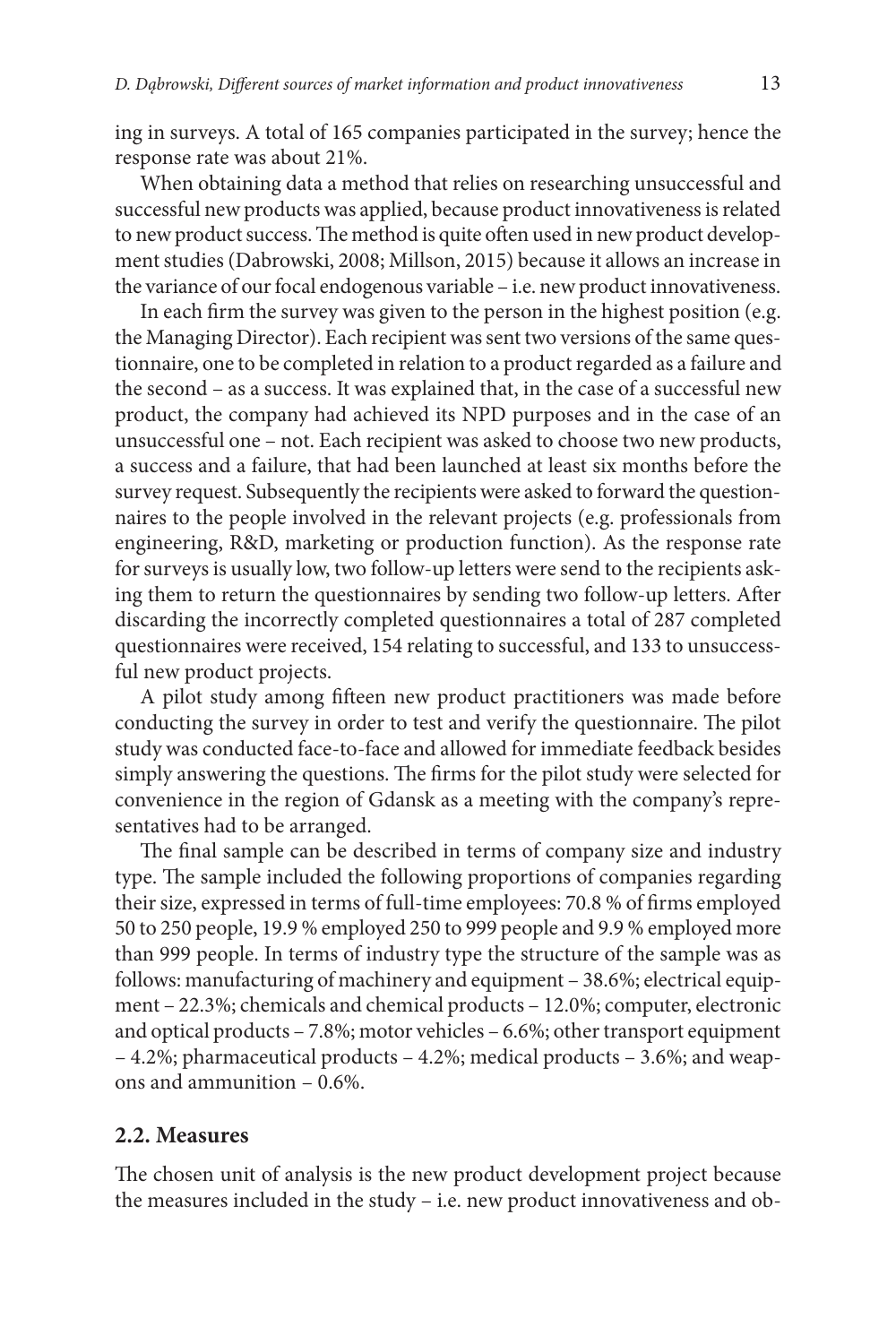| Constructs                         | Items (statements)                                                                                                                                            | λ    | t-values | CR   | AVE  |
|------------------------------------|---------------------------------------------------------------------------------------------------------------------------------------------------------------|------|----------|------|------|
| Product innova-<br>tiveness        |                                                                                                                                                               |      |          | 0.92 | 0.71 |
| Adopted from:<br>(Hultink et al.,  | When the new product was launched it<br>was innovative for the market                                                                                         | 0.82 | 34.9     |      |      |
| 2011)                              | When the new product was launched<br>there were no comparable products on<br>the market                                                                       | 0.82 | 25.0     |      |      |
|                                    | When the new product was launched it<br>was new for the product category                                                                                      | 0.84 | 30.5     |      |      |
|                                    | When the new product was launched it<br>was the first of its kind                                                                                             | 0.85 | 42.3     |      |      |
|                                    | When the new product was launched it<br>had features that did not yet exist                                                                                   | 0.88 | 41.6     |      |      |
| Information from<br>customers      |                                                                                                                                                               |      |          | 0.83 | 0.55 |
|                                    | We gathered market information from<br>potential buyers                                                                                                       | 0.71 | 14.6     |      |      |
|                                    | Target customers were a source of infor-<br>mation about their needs                                                                                          | 0.66 | 10.2     |      |      |
|                                    | We gathered market information from<br>customers on different stages of NPD                                                                                   | 0.76 | 20.4     |      |      |
|                                    | We obtained market information several<br>times from future customers                                                                                         | 0.83 | 13.2     |      |      |
| Information from<br>competitors    |                                                                                                                                                               |      |          | 0.79 | 0.49 |
|                                    | We gathered market information from<br>potential competitors (e.g. at fairs, meet-<br>ings or through personal contacts)                                      | 0.57 | 11.9     |      |      |
|                                    | We analysed competitive products to the<br>new product                                                                                                        | 0.74 | 17.6     |      |      |
|                                    | Web sites of prospective competitors,<br>their materials and promotional activities<br>were a source of information about them                                | 0.79 | 21.4     |      |      |
|                                    | We observed the behaviour of prospec-<br>tive competitors                                                                                                     | 0.67 | 15.7     |      |      |
| Information from<br>other entities |                                                                                                                                                               |      |          | 0.91 | 0.71 |
|                                    | Other market entities (e.g. intermediar-<br>ies, suppliers, trade associations, experts)<br>were a source of information about the<br>market for this product | 0.79 | 23.9     |      |      |
|                                    | Through these other entities we have<br>gained information about future buyers<br>and competitors                                                             | 0.84 | 23.2     |      |      |
|                                    | We contacted the other entities several<br>times to gain information about the<br>market                                                                      | 0.87 | 34.4     |      |      |
|                                    | We obtained a lot of market information<br>from these entities                                                                                                | 0.86 | 30.4     |      |      |

**Table 1. Constructs, reliability and validity coefficients**

λ – Standardised loadings; CR – Construct Reliability; AVE – Average Variance Extracted.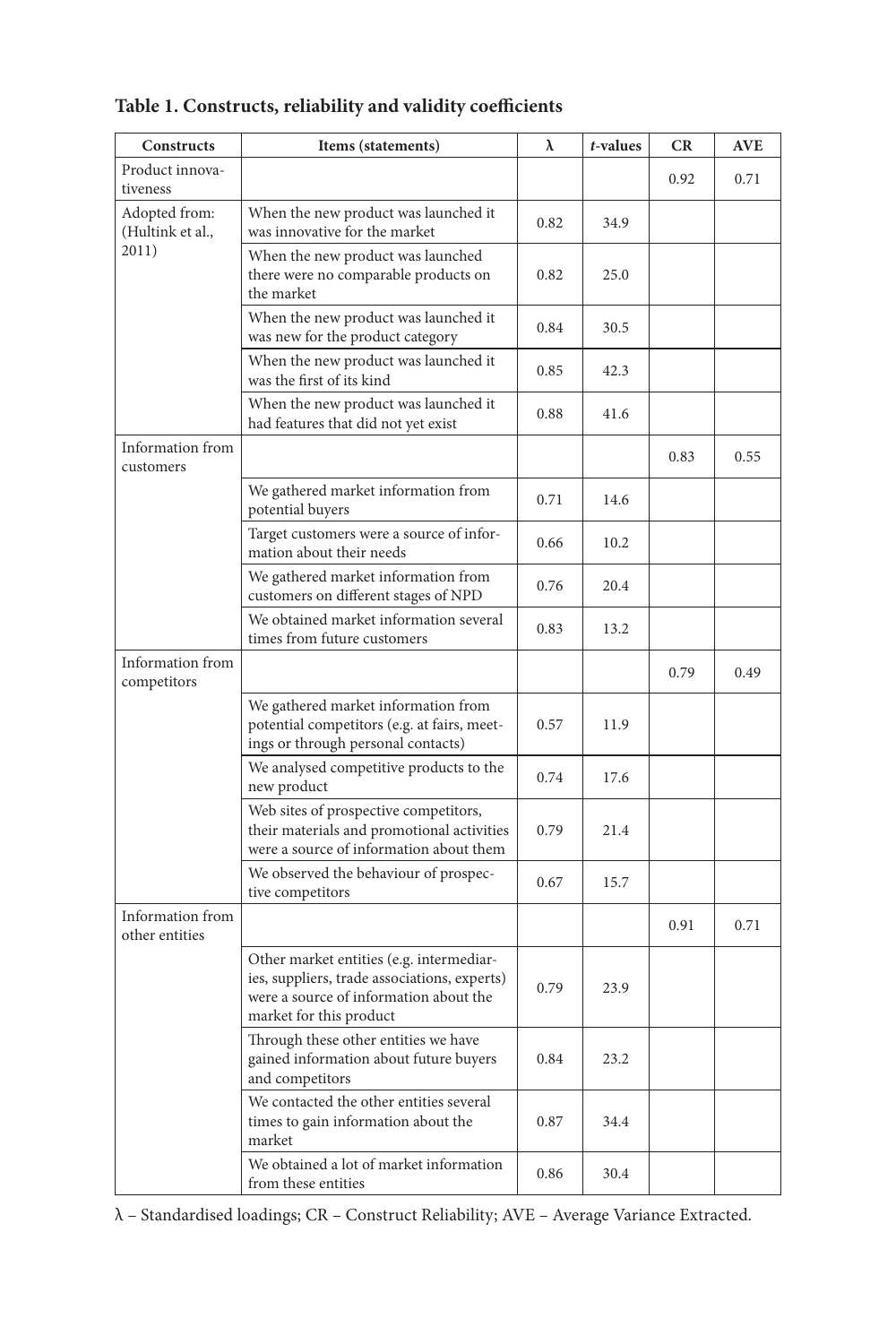taining market information – are project specific. Therefore the respondents were asked to relate their responses in the questionnaire to a specific project.

The questionnaire was created to measure the following four constructs: product innovativeness, gathering market information from customers, gathering market information from competitors, gathering market information from other market entities. For each construct a reflective multi-item scale was used. Each item was measured by using the five-point Likert scale and the respondents were asked to state their level of agreement with a given statement on a range from 'totally disagree' to 'totally agree'. The constructs and their respective items were examined in the pilot study and are presented in Table 1. Statements presented in Table 1 were used in the questionnaire to measure the constructs.

To measure product innovativeness the scale used by (Hultink et al., 2011) was adopted. The measure contained five items, given in Table 1 that aimed at measuring the new product's market innovativeness, newness for the product category, comparison to other products and new product features.

Constructs to measure the gathering of market information from customers, from competitors and from other entities in an NPD project were developed. For each four items were created, as shown in Table 1, in such a way as to gauge the essence of the construct (Churchill, 1979). In the case of acquiring information from customers the items aimed at obtaining market information during an NPD project from potential buyers at various stages of the project, as well as the frequency of acquiring market information. The items created to measure the acquisition of information from competitors looked at market information gathered from competitors (e.g. at fairs or during meetings), analyzing competitive products, observing rivals' behavior and promotional campaigns. In the case of acquiring information from other entities the items reflected the acquisition of market information from sources other than customers and competitors (e.g. intermediaries, suppliers, trade associations and experts) and the intensity and frequency of such activity.

#### **3. Results**

The analysis was started with a confirmatory factor analysis (CFA) in order to evaluate the measurement model. To perform the CFA, a restriction on the whole set of items to load only on their respective constructs was made, and the covariance among the constructs was assessed freely. The CFA was carried out by using Mplus v.7.2 with a maximum likelihood estimator (MLR) that is robust to data non-normality (Muthén, Muthén, & Asparouhov, 2016). The chisquare test and several additional goodness-of-fit measures were applied to test the model fit because the chi-square test is sensitive to sample size. The addi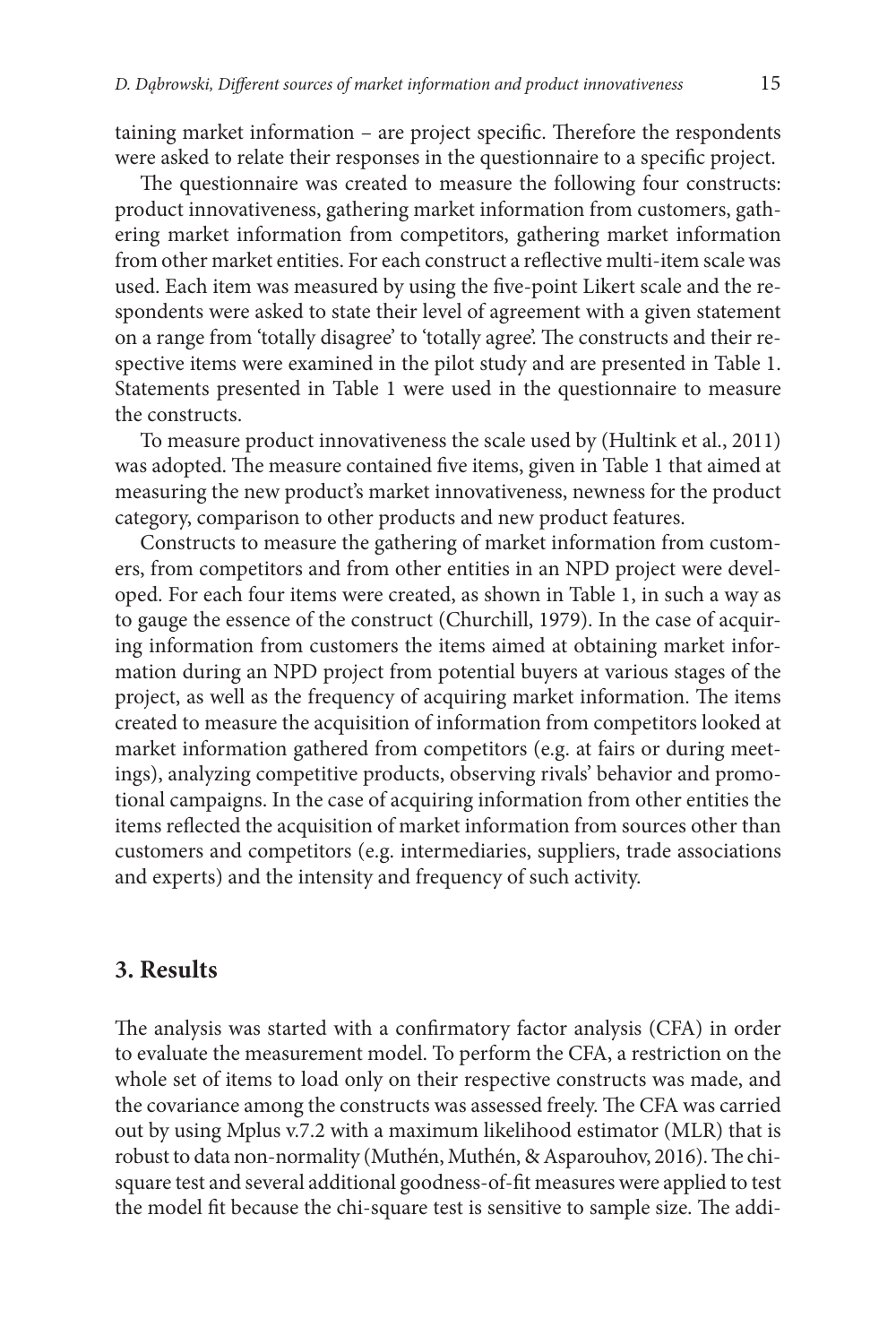tional fit measures were as follows (Brown, 2015): Root Mean Square Error of Approximation (RMSEA), Standardized Root Mean Square Residual (SRMR), Comparative Fit Index (CFI), Tucker Lewis Index (TLI). The measurement model fitted the data quite well:  $\chi^2$  (113) = 210.368;  $p < 0.0001$ ; SRMR = 0.047; RMSEA =  $0.055$ ; CFI =  $0.955$ ; TLI =  $0.946$ . The value of  $0.08$  is a critical one for both the RMSEA and the SRMR indices and the results do not exceed this. The indices TLI and CFI should not be lower than 0.90, and the results are within the acceptable range. Additionally the ratio  $\chi^2/df$  is 1.86 and is less than 3. The estimates of the standardized loadings of all the items are significant (the lowest *t*-value is 10.20) and the items load on their factors with a value of at least 0.57 (Hair, Black, Babin, & Anderson, 2014). The average variance extracted (AVE) exceeds 0.50 for each of the four constructs, apart from gathering market information from competitors (Table 1). However its value is equal to 0.49 and is only slightly lower than the cut-off one. Having all other indices in the proper ranges, it can be concluded that these results indicate an acceptable convergent validity of the measurement model.

The square-root of the AVE was calculated for the constructs to evaluate the discriminant validity of the measurement model. The results are presented in Table 2 in which the construct correlations are given in off-diagonal cells and the values of the square-root of AVE are shown in cells diagonally. With regard to each construct the square-root of the AVE exceeds the highest correlation among the latent factors involving the focal factor; hence providing proof for an adequate discriminant validity (Fornell & Larcker, 1981).

|                                       | Average | Std. dev. |            | $\overline{2}$ | 3         | $\overline{4}$ |
|---------------------------------------|---------|-----------|------------|----------------|-----------|----------------|
| 1. Information from<br>customers      | 3.6     | 1.0       | 0.741      |                |           |                |
| 2. Information from<br>competitors    | 3.6     | 1.0       | $0.340***$ | 0.699          |           |                |
| 3. Information from<br>other entities | 2.7     | 1.1       | $0.215**$  | $0.351***$     | 0.842     |                |
| 4. Product innovative-<br>ness        | 2.8     | 1.3       | $0.173*$   | $0.036$ ns     | $0.177**$ | 0.843          |

**Table 2. Constructs correlations and discriminant validity**

Off-diagonal: construct correlations; along-diagonal: square-root of AVE; ns – non significant;  $* p < 0.05$ ;  $** p < 0.01$ ;  $** p < 0.001$ .

The composite reliability (CR) measure was computed to evaluate the construct reliabilities. The CR values are shown in Table 1 and all are well above the recommended level of 0.7, which demonstrates the internal reliability of the constructs (Bagozzi & Yi, 2012). Altogether, with regard to the preced-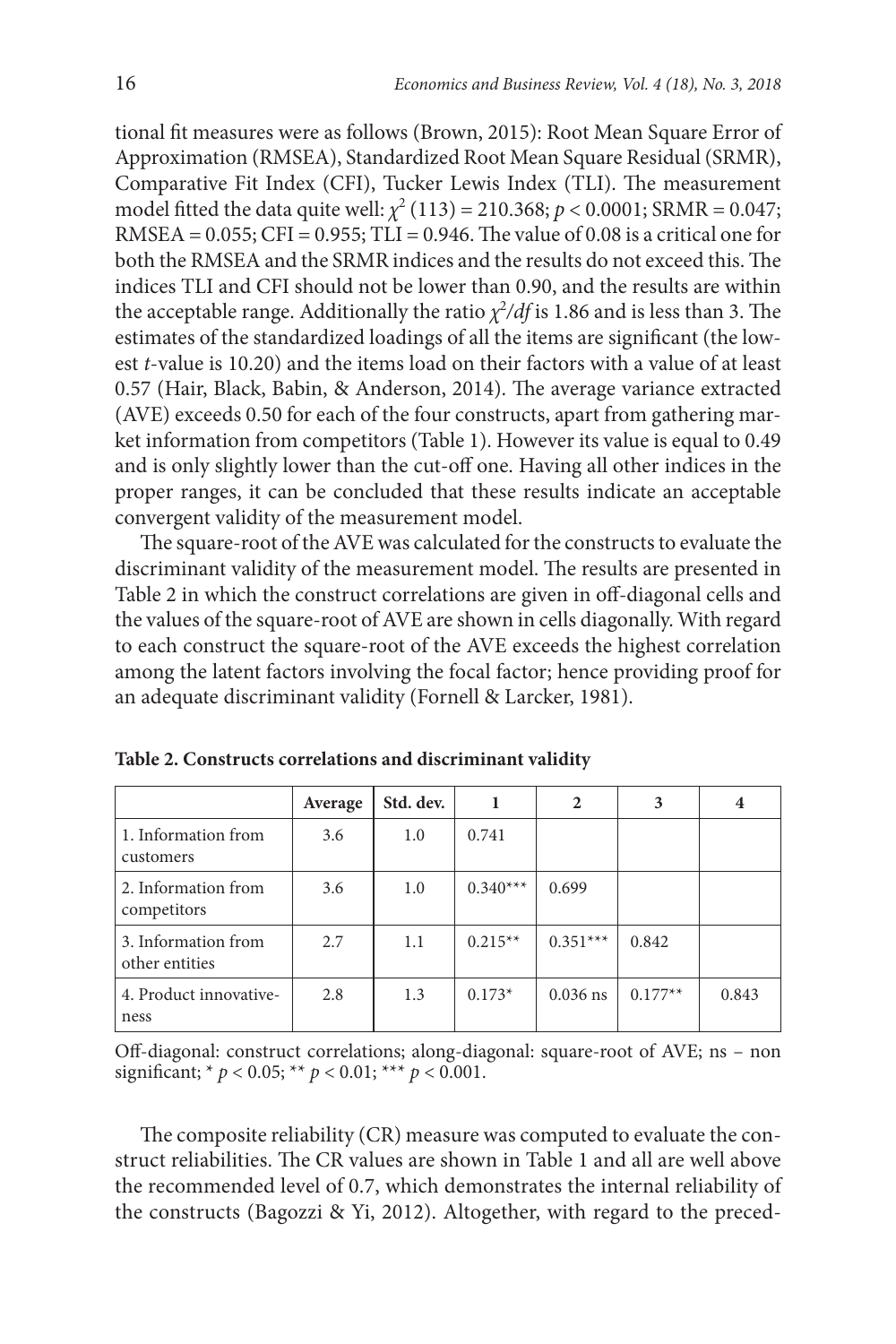

**Figure 1. Results of the structural model estimation** Goodness-of-fit statistics:  $\chi^2$  (113) = 210.367;  $p < 0.0001$ ; SRMR = 0.047; RMSEA = 0.055; CFI = 0.955; TLI = 0.946; Notes:  $* p < 0.05$ ; ns – not significant.

ing analyses and results, it can be concluded that the measurement model is acceptable.

After validating the measurement model, the structural model (Figure 1) was evaluated to test the hypotheses. Structural equation modelling (SEM) by using Mplus v.7.2 with the MLR estimator was performed. The structural model had an acceptable fit for the data:  $\chi^2(113) = 210.367; p < 0.0001; SRMR = 0.047;$ RMSEA =  $0.055$ ; CFI =  $0.955$ ; TLI =  $0.946$ . The values of all the fit measures are within acceptable ranges. Furthermore the ratio of  $\chi^2$ , to the number of degree of freedoms (*df =* 113) equals 1.86 and is lower than the critical value of 3 (Hair et al., 2014).

The results of verifying the hypotheses H1–H3 are presented in Table 3. Hypothesis H1 posits that gathering market information from customers in NPD would positively affect product innovativeness and the outcomes support H1 because an increase in obtaining the information during NPD leads to greater product innovativeness ( $\beta$  = 0.164;  $p$  < 0.05).

| <b>Hypotheses</b>                                                       | Estimate<br>(standard) | <i>p</i> -value | Result        |
|-------------------------------------------------------------------------|------------------------|-----------------|---------------|
| H1 Information from customers $\rightarrow$ Product in-<br>novativeness | 0.164                  | 0.033           | Supported     |
| H2 Information from competitors $\rightarrow$ Product<br>innovativeness | $-0.079$               | 0.341           | Not supported |

|  |  |  |  | Table 3. Results of testing hypotheses H1-H3 |  |  |  |  |
|--|--|--|--|----------------------------------------------|--|--|--|--|
|--|--|--|--|----------------------------------------------|--|--|--|--|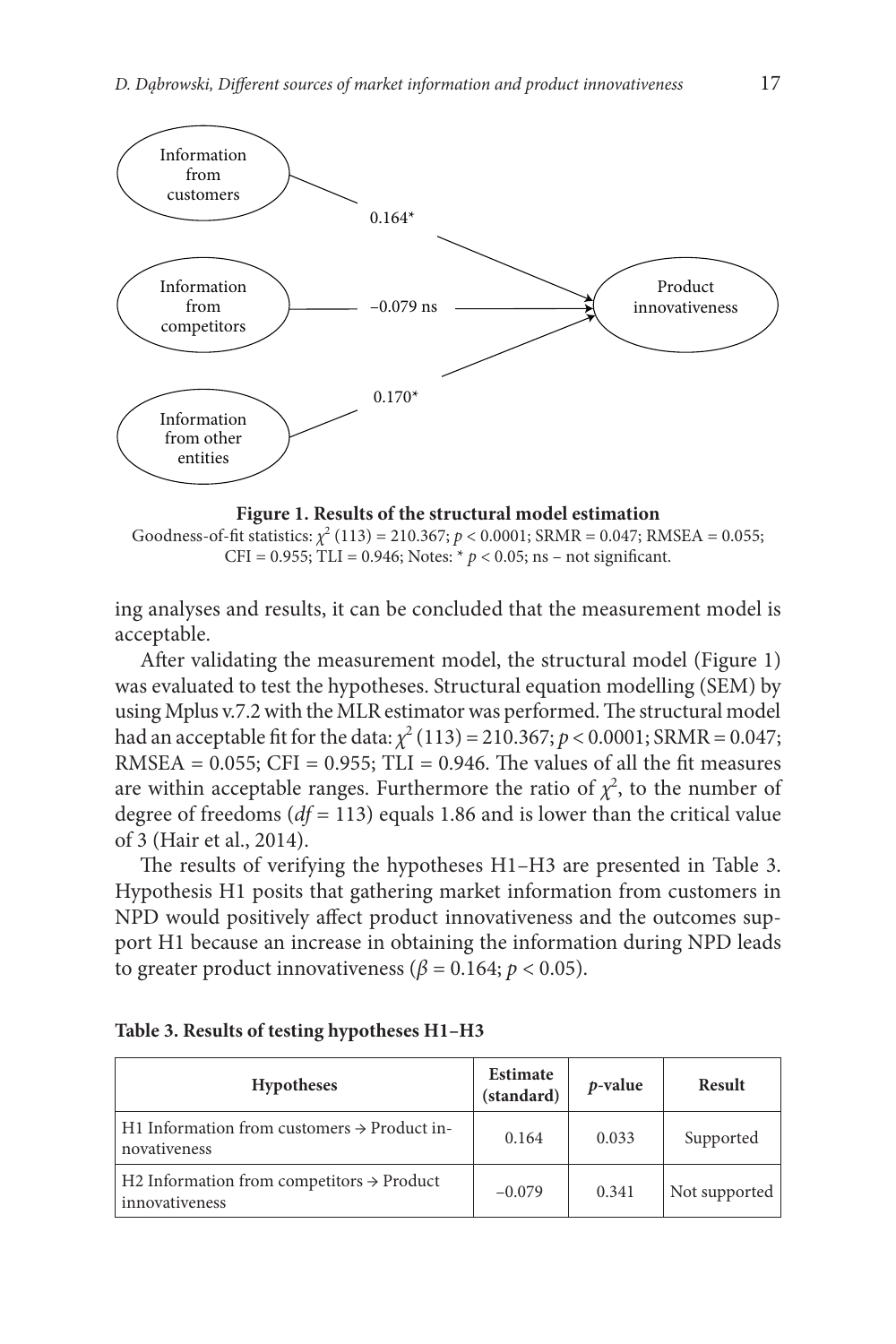| $\vert$ H3 Information from other entities $\rightarrow$ Product<br>innovativeness | 0.170 | 0.020 | Supported |
|------------------------------------------------------------------------------------|-------|-------|-----------|
|------------------------------------------------------------------------------------|-------|-------|-----------|

In hypothesis H2, it was expected that obtaining market information from competitors during the NPD process would increase product innovativeness. Contrary to expectations, H2 is not supported by the results. No relationship between information obtained from competitors and product innovativeness (*β* = –0.079; *ns*) was found.

Hypothesis H3 proposed that the obtaining of information from other entities during NPD would positively affect new product innovativeness. Evidence was found that this is indeed the case. An increase in the information gleaned from other entities during the NPD process leads to higher product innovativeness ( $\beta$  = 0.170;  $p$  < 0.05). This supports hypothesis H3.

#### **Discussion and conclusions**

In this study it was observed that obtaining information from customers has a positive effect on a new product innovativeness. Customers play a central role in the marketing concept and gathering market information from this crucial source promotes the inclusion of 'the voice of customer' in NPD. By listening to the customer a company is opening itself to current and future market needs. Information from potential buyers can enhance product innovativeness because customers usually have experience of using similar products and are able to suggest new and useful solutions from a user's perspective during NPD (Lin, Che, & Ting, 2012). Some customers, individuals or organizations are very innovative. Therefore gathering ideas and new solutions proposed by the innovative buyers, can positively influence product innovativeness. This result is consistent with innovation literature suggesting that a company needs to be in contact with users to break from its established thinking (Han et al., 1998; Kyriakopoulos, 2011). A manufacturer's perspective can be different from that of the customer because the manufacturer is likely to concentrate on the production and technological aspects of a new product. Sometimes a concept proposed by potential buyers might be neither innovative nor feasible. In such cases the role of the producer is to select new and technologically achievable propositions. Therefore listening carefully to customers, collecting various ideas from them and selecting new and feasible suggestions, results in increasing new product innovativeness.

The findings showed that obtaining information from competitors has no effect on new product innovativeness. One reason for this could be rivalry within a particular industry. A competitive new product introduced to the market by one firm is a threat for other companies who sell products of the same product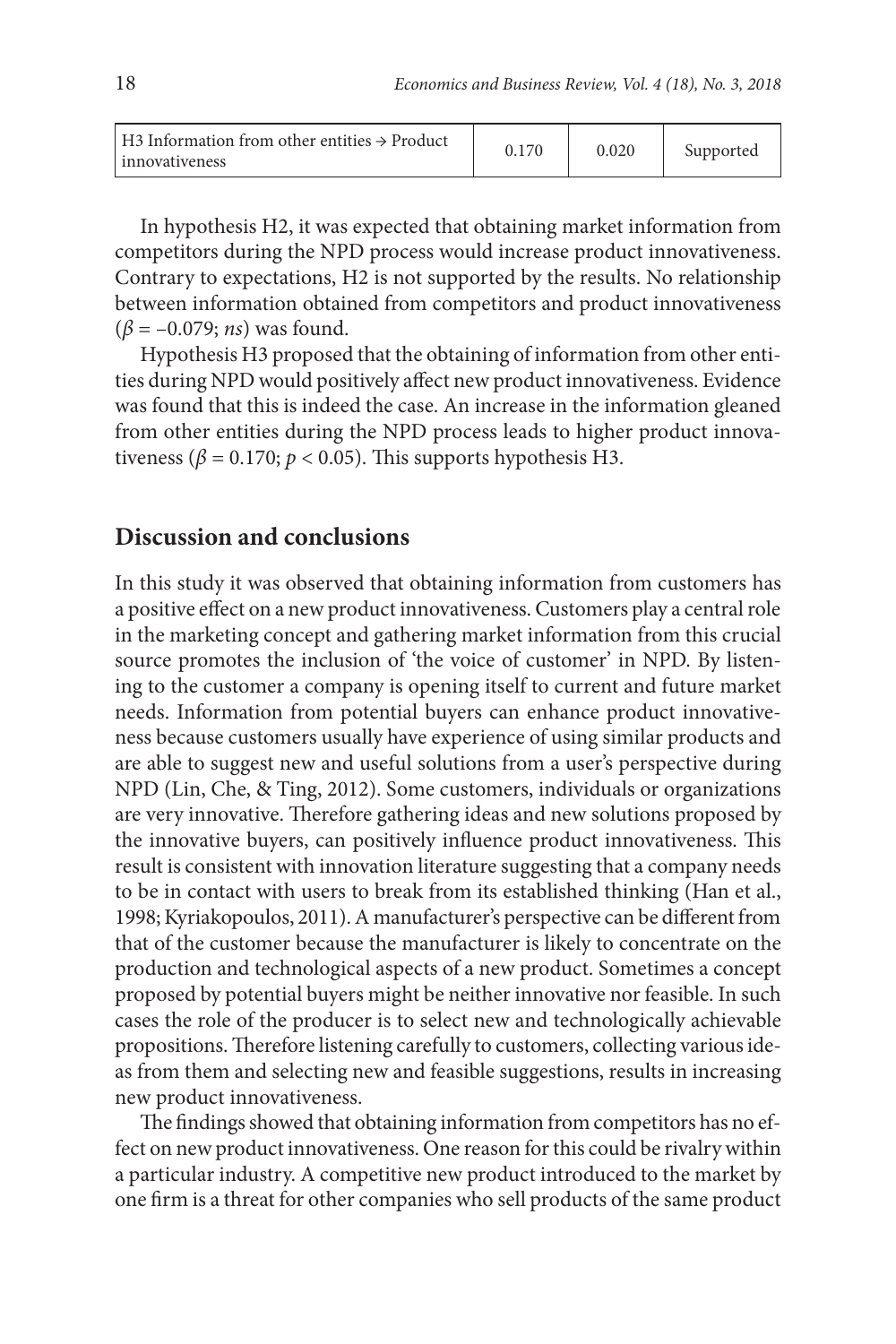category. Hence competitors are hesitant when it comes to helping the NPD of a potential rival. Even so it is important to know competitors' solutions and future development plans, but a strategy of copying their concepts will not enhance new product innovativeness. This result is in line with findings of Han et al. (1998) who showed no correlation between competitor orientation and technical innovations. Another plausible justification of such a result would be a high specialization in high-tech and medium high-tech industries so that no comparable solutions are provided by competitors.

In this study the gathering of market information from other market entities appeared to have a positive effect on product innovativeness. The category of 'other entities' covers all potential market sources that are neither customers nor competitors. This group includes, for example, commercial intermediaries, suppliers, industry organizations and experts from universities or other institutions. The entities in this group may possess knowledge about various aspects of the new product – usually specific to their function – that can increase its innovativeness. One example are commercial intermediaries who might have information about recent market trends because they distribute different merchandise within the same category as the new product. According to Johansson and Nonaka (1987), firms such as Sony and Canon value direct contacts with commercial intermediaries because they believe that, in this way, information about consumers' attitudes and behaviors can be gained. Another example are suppliers who may have information about new technologies implemented in competitors' products because they provide materials or parts for similar items. The next example are industry organizations or experts whose knowledge may be used to enhance new product innovativeness. The results of this study suggests that within this heterogeneous group are such sources of information from whom gathering market information positively influence product innovativeness.

This study offers some managerial implications. To increase new product innovativeness, it is recommended that high-tech and medium high-tech companies focus on gathering market information from customers. These firms are recommended to obtain market information for the entire NPD project, directly from customers, both through formal marketing research or informal contacts. The latter should be very efficient in the case of innovative organizational clients who respond, and are able to foresee industry as well as market trends. Following suggestions from these customers can lead to innovative solutions. Obtaining market information from customers can be seen as a continuous process in the whole NPD project. At the beginning of a project, customers can help in identifying opportunities for product innovation or create new product concepts. Furthermore, in the next stages of NPD project, feedback from customers is essential to verify the current advancement of the project. This feedback can be gained from customers, for example, through concept testing, prototype or product use testing or marketing testing (Crawford & Di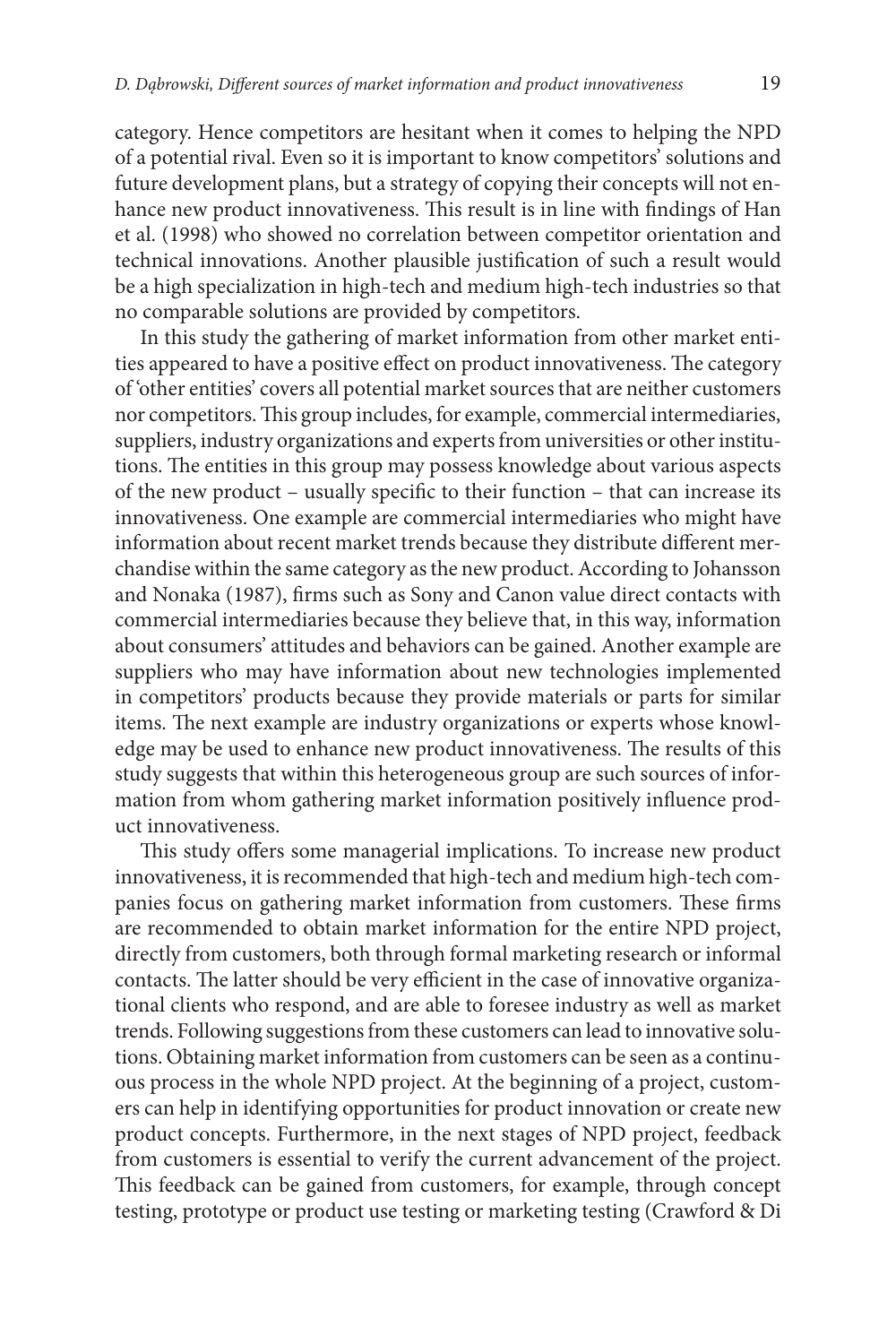Benedetto, 2011). All of these marketing research actions involve customers who can evaluate and suggest further improvements of a new product. Therefore it is recommended that high-tech and medium high-tech companies gather information from potential customers in NPD several times and at different stages of the NPD project. Product innovativeness can be enhanced through carefully listening to customers, reasonable selection and the incorporation of suggestions and improvements proposed by customers.

On the basis of these findings it is not possible to demonstrate that gathering market information from competitors will influence product innovativeness. According to the results the gathering of market information from competitors – by making contact with them through personal contacts, studying their products or monitoring web sites or promotional activities – will not be positively reflected in product innovativeness. This probably means that a company is applying a follower strategy, that leads to the imitation of existing solutions instead.

The results showed that there are other market partners – such as commercial intermediaries, suppliers, industrial or independent experts – who could be potential sources of market information to improve product innovativeness. Obtaining market information from these entities has a positive effect on product innovativeness and such activities can be recommended to increase product novelty. However it is not possible to delineate a specific partner in this group because of its heterogeneity.

This study has some limitations. Firstly, the results are limited to the population of high-tech and medium high-tech companies that employ more than 49 people in one country. Hence any generalization on the results should be made with caution for a specific firm. Further research could be performed to study the relationships of interest in other industries, as well as in small firms and in different countries. Secondly, the group of market entities, other than customers and competitors, is a heterogeneous. It is worth dividing this group into homogeneous entities because acquiring market information from other market partners is positively related to product innovativeness. For example, the relationship between product innovativeness and obtaining market information from suppliers, commercial intermediaries and industry experts may be examined. A closer look into these subgroups may reveal which of these sources provides information that enhances innovativeness. Thirdly, this study did not investigate differences among various groups in terms of company size or R&D intensity, with regard to the relationships of interest. Therefore, further studies could address this issue.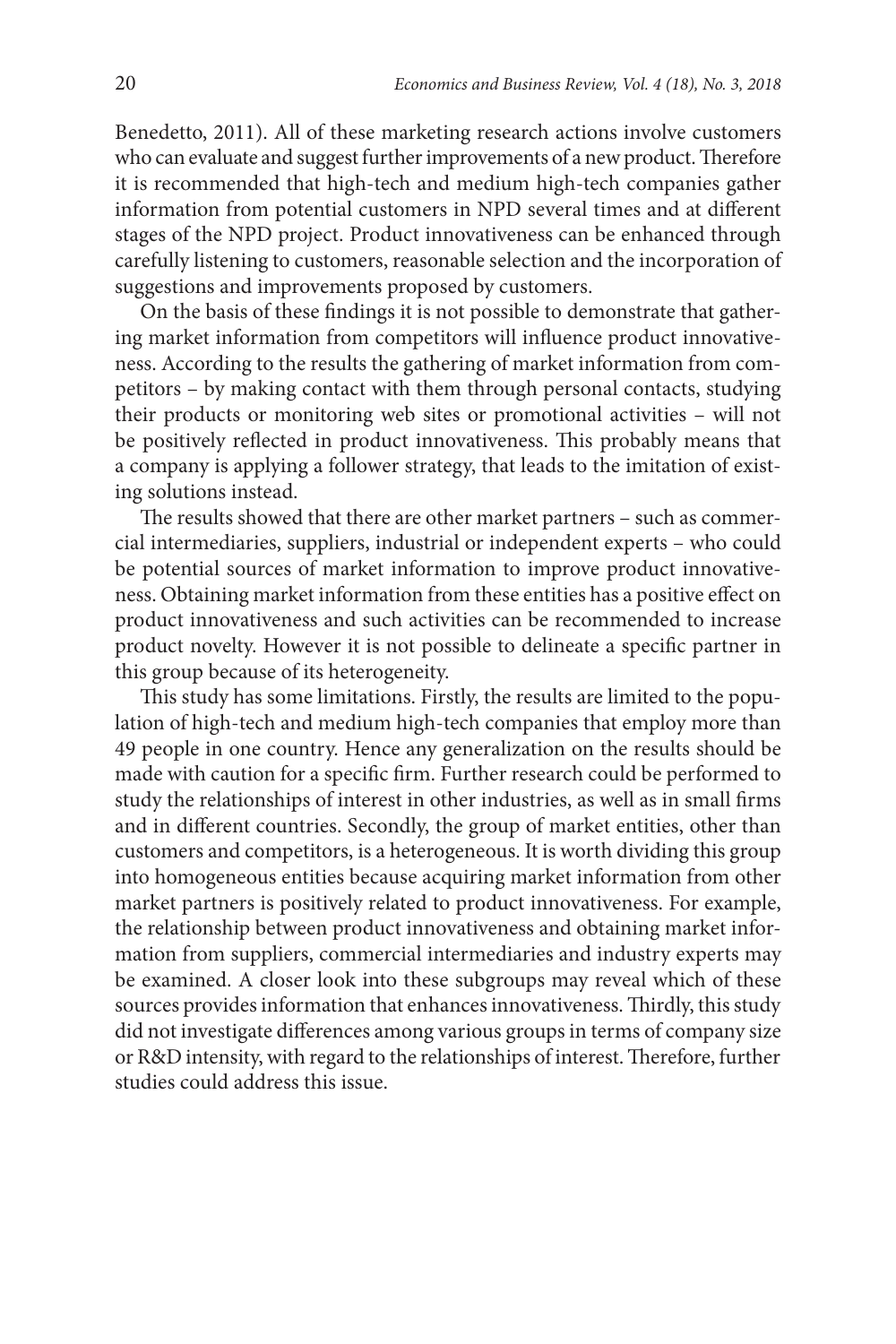## **References**

- Bagozzi, R. P., & Yi, Y. (2012). Specification, evaluation, and interpretation of structural equation models. *Journal of the Academy of Marketing Science*, *40*(1), 8-34. doi.org/10.1007/s11747-011-0278-x
- Bao, Y., Sheng, S., & Zhou, K. Z. (2012). Network-based market knowledge and product innovativeness. *Marketing Letters*, *23*(1), 309-324. doi.org/10.1007/s11002-011-9155-0
- Barney, J. (1991). Firm resources and sustained competitive advantage. *Journal of Management*, *17*(1), 99-120. doi.org/10.1177/014920639101700108
- Brem, A., Maier, M., & Wimschneider, C. (2016). Competitive advantage through innovation: the case of Nespresso. *European Journal of Innovation Management*, *19*(1), 133-148. doi.org/10.1108/EJIM-05-2014-0055
- Brown, T. A. (2015). *Confirmatory Factor Analysis for Applied Research* (2nd ed.). New York: The Guilford Press.
- Chang, J., Bai, X., & Li, J. J. (2015). The influence of leadership on product and process innovations in China: the contingent role of knowledge acquisition capability. *Industrial Marketing Management*, *50*, 18-29. doi.org/10.1016/j.indmarman.2015.04.014
- Churchill, G. (1979). A paradigm for developing better measures of marketing constructs. *Journal of Marketing Research*, *16*(1), 64-73. doi.org/10.2307/3150876
- Crawford, M., & Di Benedetto, A. (2011). *New products management* (10th ed.). New York: McGraw-Hill Irwin. doi.org/10.1016/0923-4748(93)90075-T
- Dabrowski, D. (2008). New product practices and performance of German appliances companies. *Argumenta Oeconomica*, *2*(21), 153-176.
- De Luca, L. M., & Atuahene-Gima, K. (2007). Market knowledge dimensions and cross- -functional collaboration: Examining the different routes to product innovation performance. *Journal of Marketing*, *71*(January), 95-112. doi.org/10.1509/jmkg.71.1.95
- Drejeriene, E., & Drejeris, R. (2017). Systematic approach to a new service ideas conceptualisation: quantitative decision making. *Inzinerine Ekonomika-Engineering Economics*, *28*(3), 323-333. doi.org/10.5755/j01.ee.28.3.14752
- Fang, E. (2008). Customer participation and the trade-off between new product innovativeness and speed to market. *Journal of Marketing*, *72*(4), 90-104. doi.org/10.1509/ jmkg.72.4.90
- Fornell, C., & Larcker, D. F. (1981). Evaluating structural equation models with unobservable variables and measurement error. *Journal of Marketing Research*, *18*(1), 39-50. doi.org/10.2307/3151312
- Garcia, R., & Calantone, R. (2002). A critical look at technological innovation typology and inovativeness terminology: a literature review. *Journal of Product Innovation Management*, *19*, 110-132.
- Gatignon, H., & Xuereb, J. (1997). Strategic orientation of the firm and new product performance. *Journal of Marketing Research*, *34*(1), 77-90. doi.org/10.2307/3152066
- Geldes, C., Felzensztein, C., & Palacios-Fenech, J. (2017). Technological and non-technological innovations, performance and propensity to innovate across industries. The case of an emerging economy. *Industrial Marketing Management*, *61*, 55-66. doi.org/10.1016/j.indmarman.2016.10.010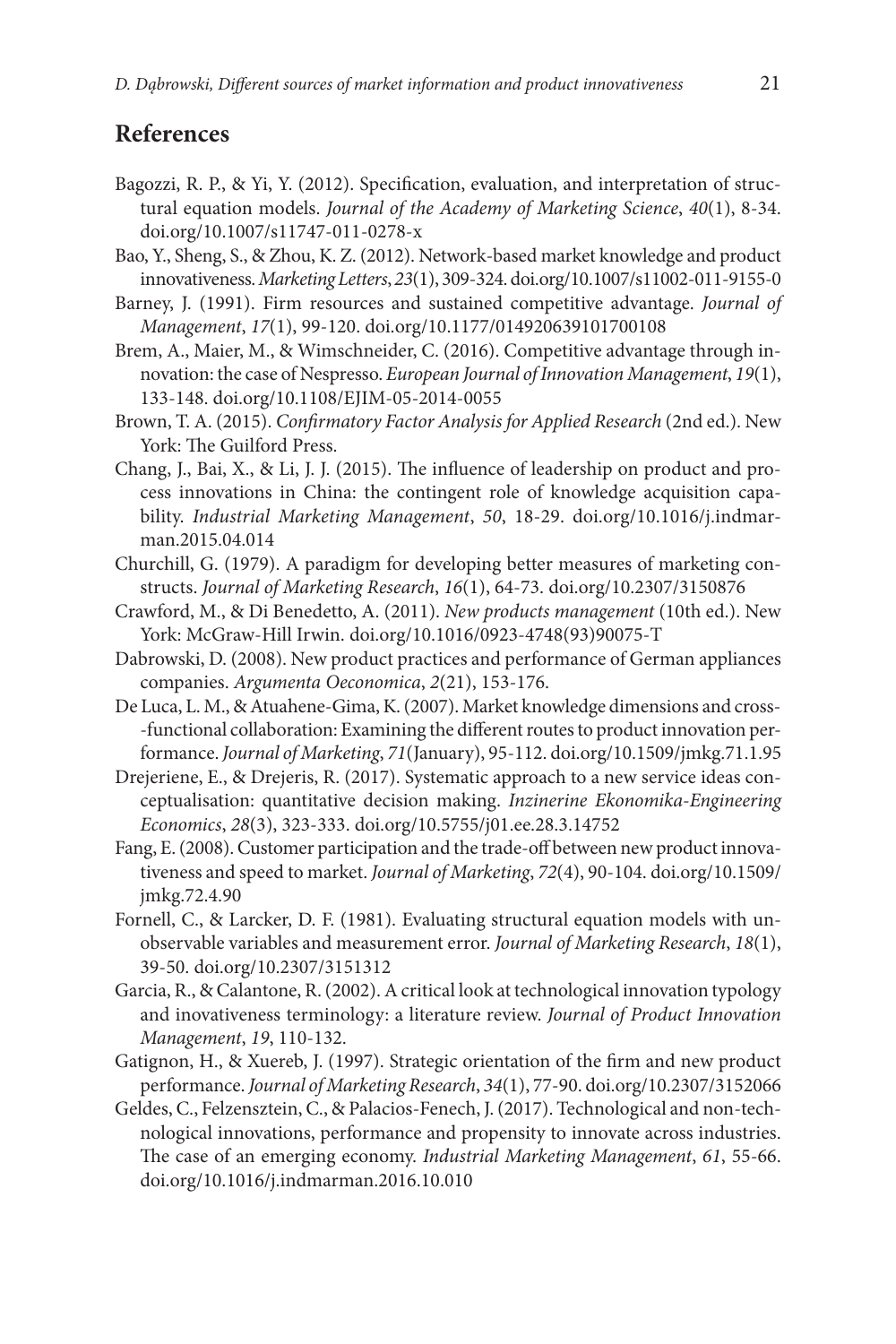- Gierczak-Korzeniowska, B., & Gołembski, G. (2017). Benchmarking in the process of creating a culture of innovation in hotel companies. *Economics and Business Review*, *17*(2), 101-113. doi.org/10.18559/ebr.2017.2.6
- Hair, J. F., Black, W. C., Babin, B. J., & Anderson, R. E. (2014). *Multivariate Data Analysis* (7th ed.). Edinburgh Gate: Pearson Education.
- Han, J. K., Namwoon, K., & Srivastava, R. K. (1998, October). Market orientation and organizational performance: is innovation a missing link? *Journal of Marketing*, *62*, 30-45. doi.org/10.2307/1252285
- Hatzichronoglou, T. (1997). Revision of the high-technology sector and product classification. *OECD Science, Technology and Industry Working Papers*, *1997/02*, 26. doi. org/10.1787/134337307632
- Hultink, E. J., Talke, K., Griffin, A., & Veldhuizen, E. (2011). Market information processing in new product development: the importance of process interdependency and data quality. *IEEE Transactions on Engineering Management*, *58*(2), 199-211. doi.org/10.1109/TEM.2009.2034254
- Im, S., & Workman, J. P. (2004). Market orientation, creativity, and new product peformance in high-technology firms. *Journal of Marketing*, *68*(April), 114-132. doi.org/10.1509/jmkg.68.2.114.27788
- Johansson, J. K., & Nonaka, I. (1987). Market research the Japanase way. *Harvard Business Review*, *65*(3), 1-5.
- Joshi, A. W. (2016). When does customer orientation hinder (help) radical product innovation? The role of organizational rewards. *Journal of Product Innovation Management*, *33*(4), 435-454. doi.org/10.1111/jpim.12301
- Kahn, K. B., Barczak, G., Nicholas, J., Ledwith, A., & Perks, H. (2012). An examination of new product development best practice. *Journal of Product Innovation Management*, *29*(2), 180-192. doi.org/10.1111/j.1540-5885.2011.00888.x
- Kim, N., & Atuahene-Gima, K. (2010). Using exploratory and exploitative maket learning for new product development. *Journal of Product Innovation Management*, *27*(4), 519-536. doi.org/10.1111/j.1540-5885.2010.00733.x
- Kyriakopoulos, K. (2011). Improvisation in product innovation: the contingent role of market information sources and memory types. *Organization Studies*, *32*(8), 1051- -1078. doi.org/10.1177/0170840611410833
- Lin, R. J., Che, R. H., & Ting, C. Y. (2012). Turning knowledge management into innovation in the high‐tech industry. *Industrial Management & Data Systems*, *112*(1), 42-63. doi.org/10.1108/02635571211193635
- Millson, M. R. (2015). Exploring the nonlinear impact of organizational integration on new product market success. *Journal of Product Innovation Management*, *32*(2), 279-289. doi.org/10.1111/jpim.12243
- Moorman, C. (1995). Organizational market information processes: cultural antecedents and new product outcomes. *Journal of Marketing Research (JMR)*, *XXXII*(3), 318-335. doi.org/10.2307/3151984
- Muthén, B. O., Muthén, L., & Asparouhov, T. (2016). *Regression and mediation analysis using mplus*. Los Angeles: CA: Muthen & Muthen.
- Narver, J. C., & Slater, S. F. (1990). The effect of a market orientation on business profitability. *Journal of Marketing*, *54*(4), 20-35. doi.org/10.2307/1251757